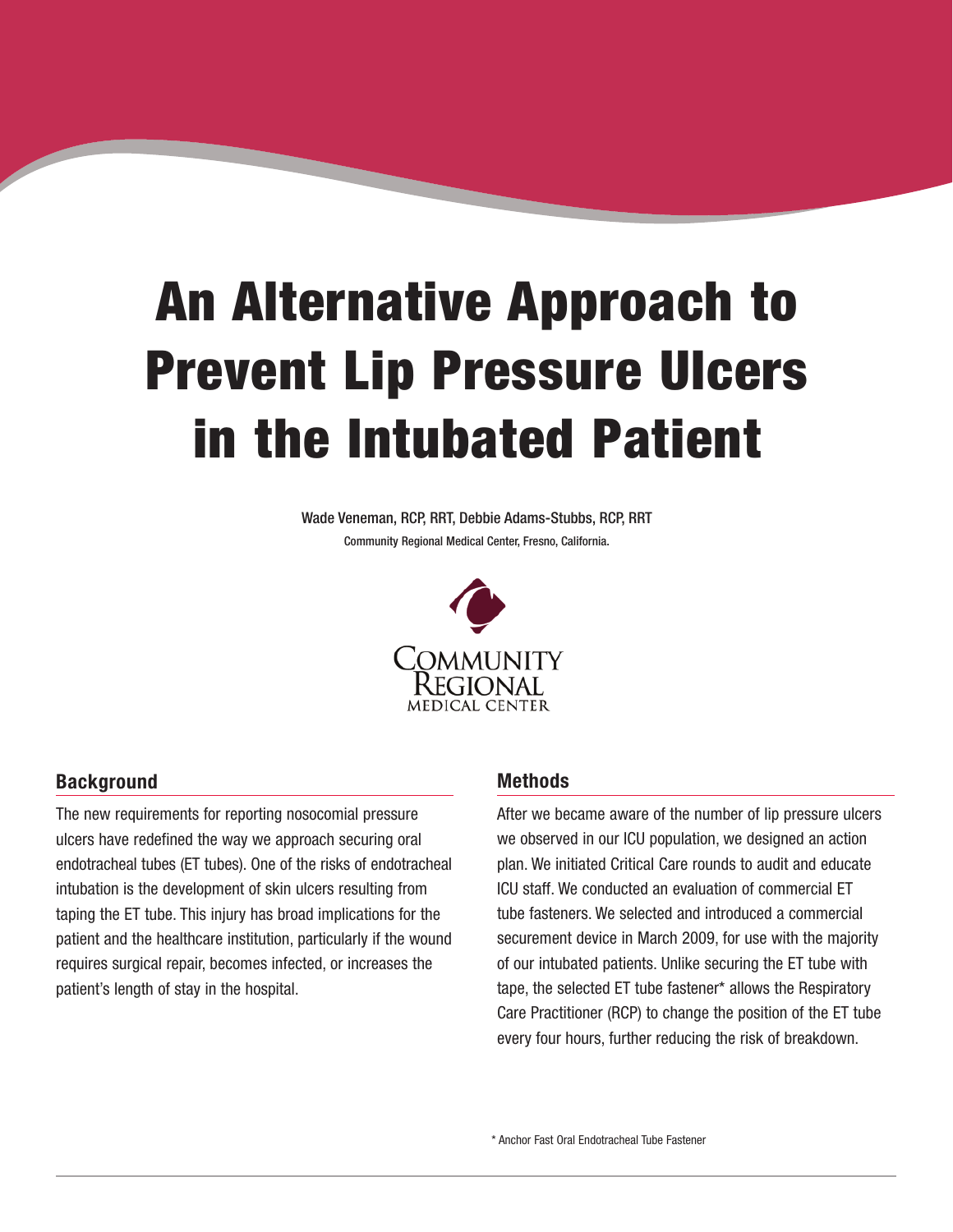# **Traditional Methods of Securing ET Tubes**

- Cloth tape
- Twill tie
- Commercial tube fasteners





# **Key Improvement Steps**

- Development of Pressure Ulcer Committee
- ICU staff assessing daily for potential lip pressure ulcers
- Re-educating Respiratory Therapy (RT) staff about securing tubes with cloth tape
- Evaluating and implementing a new oral endotracheal tube fastener\*
- The Skin and Wound Assessment Team (SWAT) continues to monitor skin breakdown on a weekly basis for all ICU patients



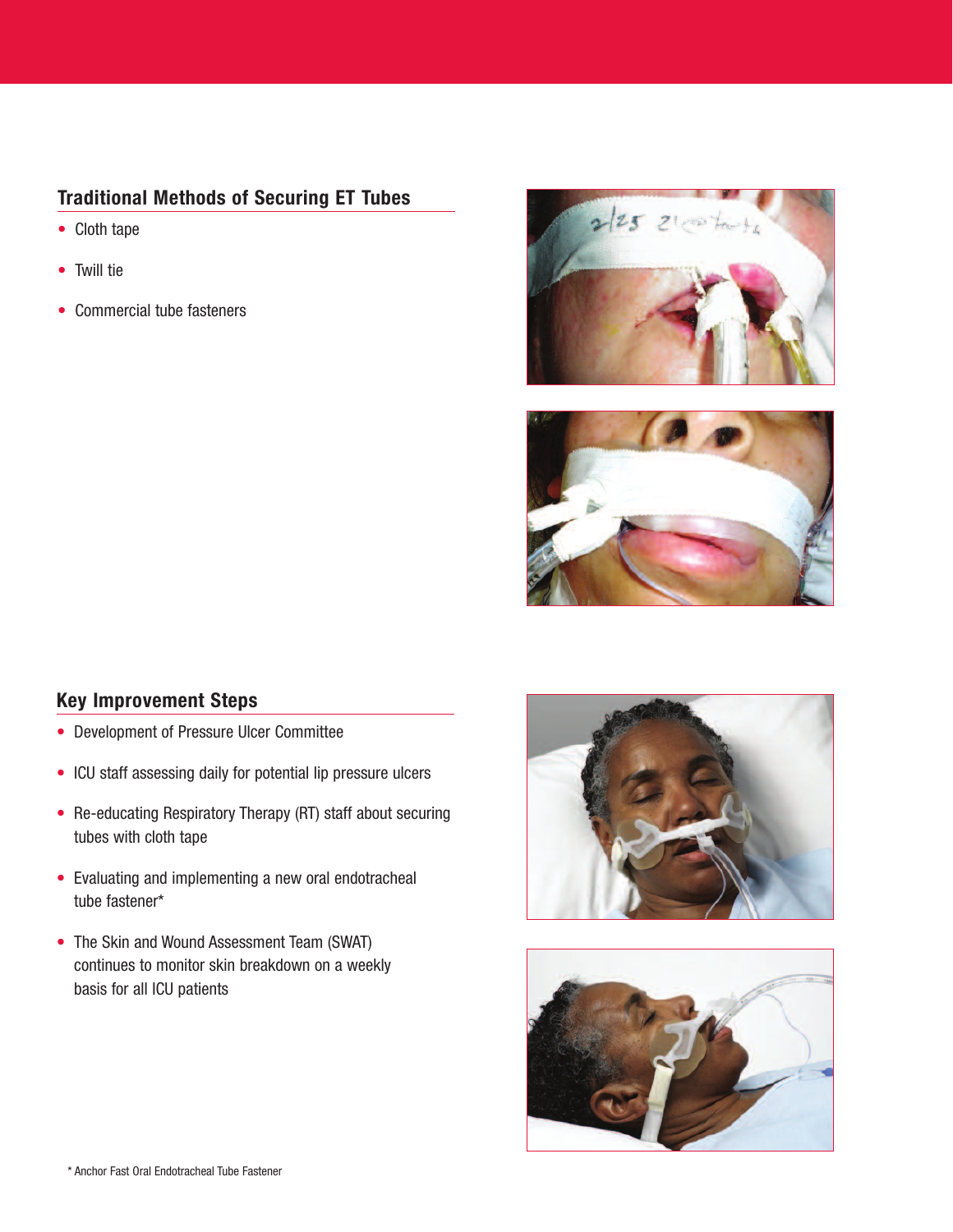

**Table 1** Lip breakdown associated with tape (November 2008– February 2009) and after implementation of commercial tube fastener\* (March–October 2009)

## **Results**

Before our project, our wound care staff recorded 56 incidents of breakdown, skin tears, and lip pressure ulcers within a four-month period. After we started using a commercial ET tube fastener\* in March 2009, our hospital-acquired breakdown and pressure ulcers of the lip declined substantially (see Table 1). We continue to monitor all patients for pressure ulcers on a weekly basis. Also, there was no rise in our ICU ventilator associated pneumonia (VAP) rates or unplanned extubations after implementing the new tube fastener.

# **Conclusions**

Breakdown and lip pressure ulcers associated with ET intubation should be closely monitored and prevented whenever possible. A multifaceted approach was successful in our institution, helping us to reduce nosocomial skin injury and raise awareness of the importance of this aspect of patient care. This information, while specific to the Critical Care community, could be useful to others concerned with reducing lip breakdown and pressure ulcers through development of new, innovative products.